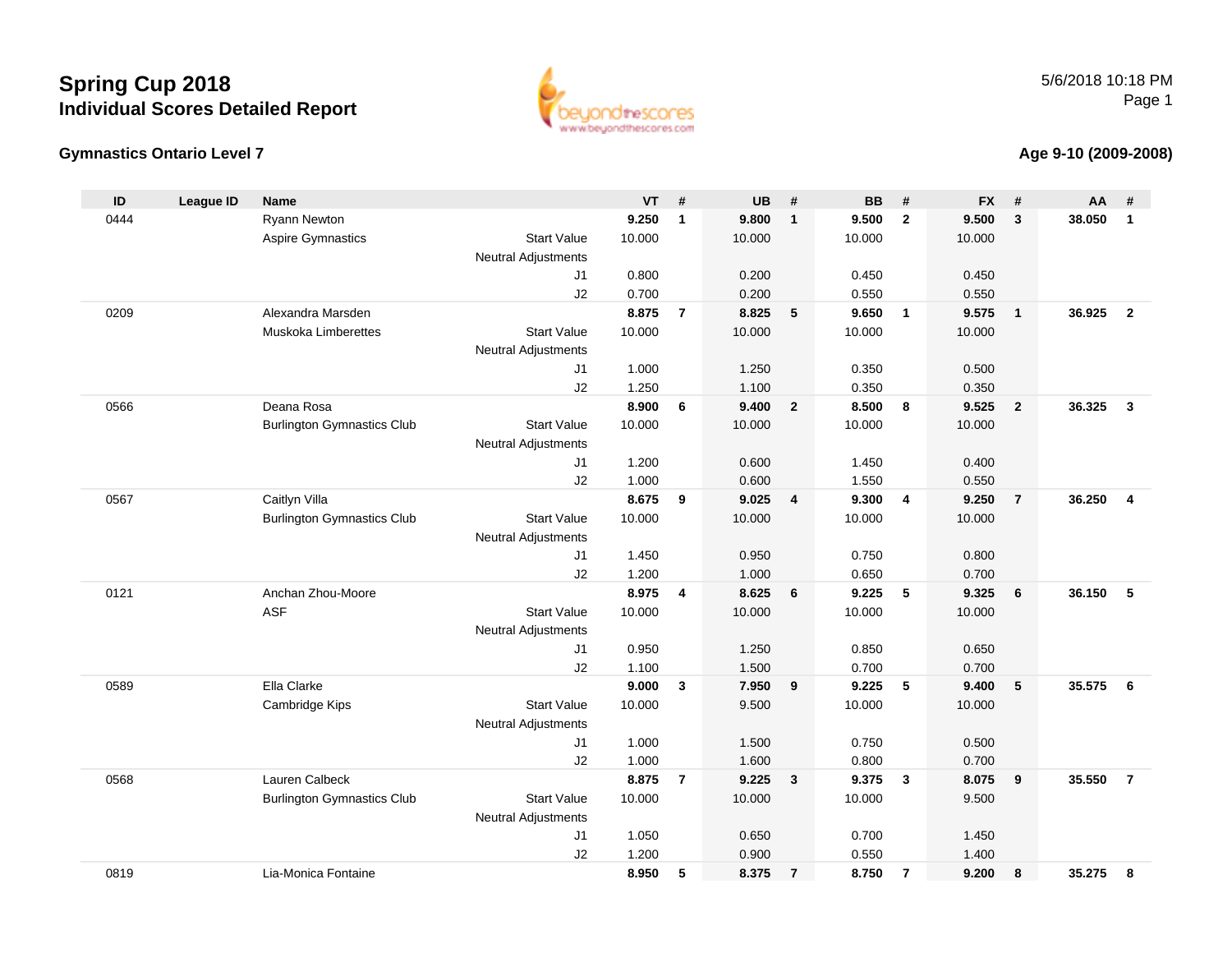

|      | <b>World Class Gymnastics</b> | <b>Start Value</b><br><b>Neutral Adjustments</b> | 10.000 |                | 9.500   | 10.000      |   | 10.000 |                |        |    |
|------|-------------------------------|--------------------------------------------------|--------|----------------|---------|-------------|---|--------|----------------|--------|----|
|      |                               | J1                                               | 0.950  |                | 1.150   | 1.300       |   | 0.900  |                |        |    |
|      |                               | J2                                               | 1.150  |                | 1.100   | 1.200       |   | 0.700  |                |        |    |
| 0673 | Leonie Gervais                |                                                  | 9.050  | $\overline{2}$ | 7.475   | 9.200<br>10 | 6 | 9.475  | $\overline{4}$ | 35.200 | 9  |
|      | GYM-TRM                       | <b>Start Value</b>                               | 10.000 |                | 9.000   | 9.900       |   | 10.000 |                |        |    |
|      |                               | <b>Neutral Adjustments</b>                       |        |                |         |             |   |        |                |        |    |
|      |                               | J1                                               | 1.000  |                | 1.450   | 0.650       |   | 0.450  |                |        |    |
|      |                               | J2                                               | 0.900  |                | 1.600   | 0.750       |   | 0.600  |                |        |    |
| 0672 | Elodie Corriveau              |                                                  | 8.750  | 8              | 8.150 8 | 8.500       | 8 | 9.250  | $\overline{7}$ | 34.650 | 10 |
|      | GYM-TRM                       | <b>Start Value</b>                               | 10.000 |                | 9.000   | 10.000      |   | 10.000 |                |        |    |
|      |                               | <b>Neutral Adjustments</b>                       |        |                |         |             |   |        |                |        |    |
|      |                               | J <sub>1</sub>                                   | 1.200  |                | 0.800   | 1.550       |   | 0.700  |                |        |    |
|      |                               | J2                                               | 1.300  |                | 0.900   | 1.450       |   | 0.800  |                |        |    |

### **Gymnastics Ontario Level 7**

**Age 11 (2007)**

| ID   | League ID | <b>Name</b>                       |                            | <b>VT</b> | #            | <b>UB</b> | #                       | <b>BB</b>    | #                        | <b>FX</b> | #              | $AA$ # |                |
|------|-----------|-----------------------------------|----------------------------|-----------|--------------|-----------|-------------------------|--------------|--------------------------|-----------|----------------|--------|----------------|
| 0569 |           | Sammy Yasher                      |                            | 9.275     | $\mathbf{2}$ | 9.575     | $\overline{2}$          | 9.375        | $\overline{2}$           | 9.725     | $\mathbf{1}$   | 37.950 | 1              |
|      |           | <b>Burlington Gymnastics Club</b> | <b>Start Value</b>         | 10.000    |              | 10.000    |                         | 10.000       |                          | 10.000    |                |        |                |
|      |           |                                   | Neutral Adjustments        |           |              |           |                         |              |                          |           |                |        |                |
|      |           |                                   | J1                         | 0.750     |              | 0.350     |                         | 0.550        |                          | 0.300     |                |        |                |
|      |           |                                   | J2                         | 0.700     |              | 0.500     |                         | 0.700        |                          | 0.250     |                |        |                |
| 0565 |           | Ava Frank                         |                            | 9.000     | 3            | 9.600     | $\overline{1}$          | 9.400        | $\overline{\mathbf{1}}$  | 9.550     | $\overline{2}$ | 37.550 | $\overline{2}$ |
|      |           | <b>Burlington Gymnastics Club</b> | <b>Start Value</b>         | 10.000    |              | 10.000    |                         | 10.000       |                          | 10.000    |                |        |                |
|      |           |                                   | Neutral Adjustments        |           |              |           |                         |              |                          |           |                |        |                |
|      |           |                                   | J1                         | 0.900     |              | 0.450     |                         | 0.650        |                          | 0.450     |                |        |                |
|      |           |                                   | J2                         | 1.100     |              | 0.350     |                         | 0.550        |                          | 0.450     |                |        |                |
| 0861 |           | Deveyn Kayes                      |                            | 9.375     | 1            | 9.200     | $\overline{\mathbf{3}}$ | 8.275        | -4                       | 9.175     | 3              | 36.025 | 3              |
|      |           | Thunder Bay Giant Gymnastics      | <b>Start Value</b>         | 10.000    |              | 9.900     |                         | 10.000       |                          | 10.000    |                |        |                |
|      |           |                                   | <b>Neutral Adjustments</b> |           |              |           |                         |              |                          |           |                |        |                |
|      |           |                                   | J1                         | 0.600     |              | 0.750     |                         | 1.700        |                          | 0.800     |                |        |                |
|      |           |                                   | J2                         | 0.650     |              | 0.650     |                         | 1.750        |                          | 0.850     |                |        |                |
| 0674 |           | <b>Billie Lebel</b>               |                            | 8.400     | 5            | 9.000     | $\overline{4}$          | 8.925        | -3                       | 7.775     | 5              | 34.100 | $\overline{4}$ |
|      |           | GYM-TRM                           | <b>Start Value</b>         | 10.000    |              | 10.000    |                         | 10.000       |                          | 9.500     |                |        |                |
|      |           |                                   | Neutral Adjustments        |           |              |           |                         |              |                          |           |                |        |                |
|      |           |                                   | J1                         | 1.600     |              | 0.800     |                         | 1.100        |                          | 1.750     |                |        |                |
|      |           |                                   | J2                         | 1.600     |              | 1.200     |                         | 1.050        |                          | 1.700     |                |        |                |
| 0675 |           | Juliann Lavertu                   |                            | 8.750     | 4            | 7.350     | 5                       | <b>X.XXX</b> | $\overline{\phantom{a}}$ | 8.650     | 4              | 24.750 | 5              |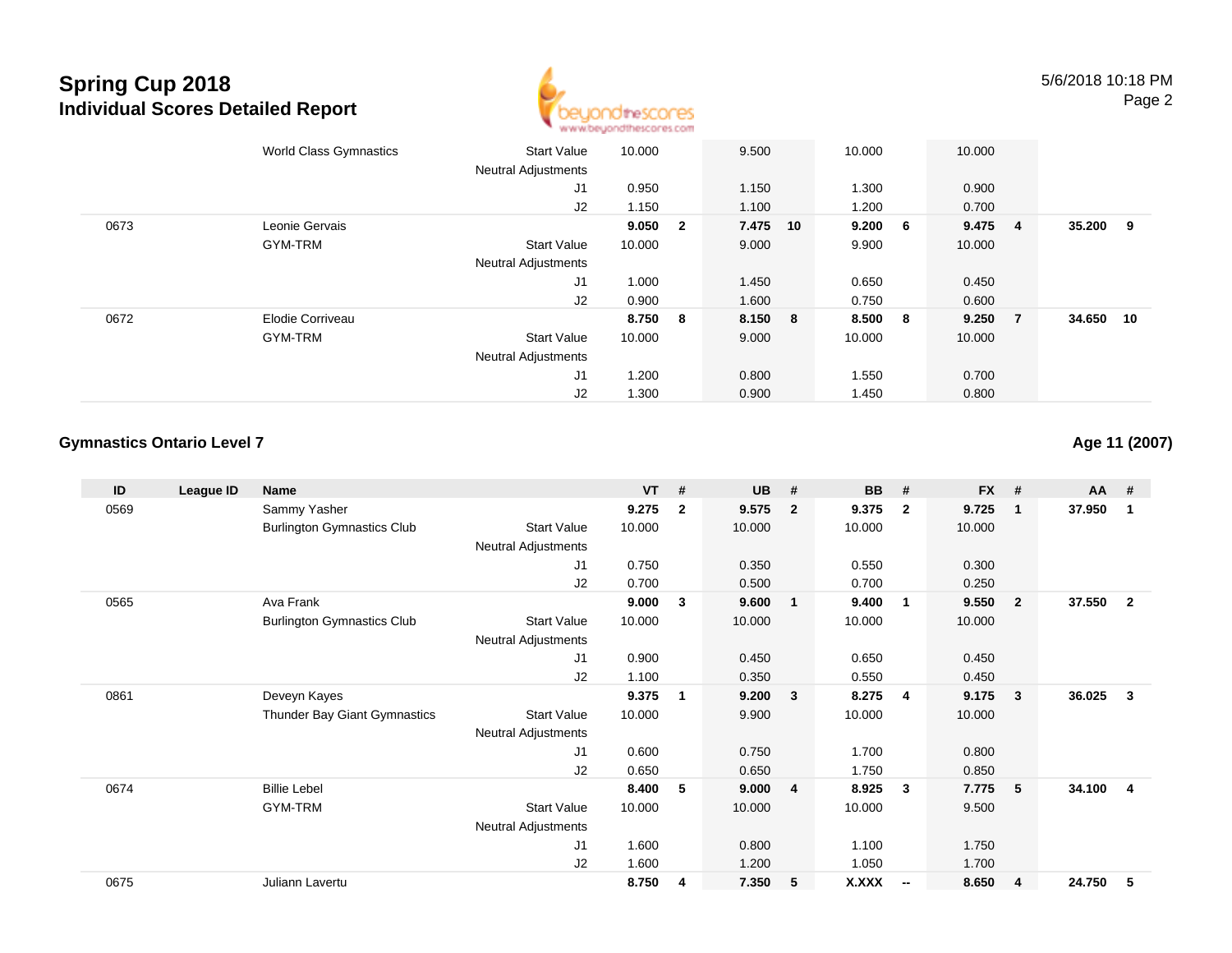

5/6/2018 10:18 PMPage 3

| GYM-TRM | <b>Start Value</b>  | 10.000 | 8.700 | 10.000 |
|---------|---------------------|--------|-------|--------|
|         | Neutral Adjustments |        |       |        |
|         | J1                  | 1.350  | .250  | 1.400  |
|         | J2                  | 1.150  | . 450 | 1.300  |

### **Gymnastics Ontario Level 7**

**Age 12 (2006)**

| ID   | League ID | <b>Name</b>                                       |                            | <b>VT</b> | #              | <b>UB</b> | #              | <b>BB</b> | #                       | <b>FX</b> | #              | <b>AA</b> | #              |
|------|-----------|---------------------------------------------------|----------------------------|-----------|----------------|-----------|----------------|-----------|-------------------------|-----------|----------------|-----------|----------------|
| 0773 |           | <b>Grace Williams</b>                             |                            | 9.250     | $\overline{2}$ | 9.675     | $\mathbf{1}$   | 9.700     | $\overline{1}$          | 9.525     | $\overline{2}$ | 38.150    | $\mathbf{1}$   |
|      |           | Scarborough Gym Elites                            | <b>Start Value</b>         | 10.000    |                | 10.000    |                | 10.000    |                         | 10.000    |                |           |                |
|      |           |                                                   | <b>Neutral Adjustments</b> |           |                |           |                |           |                         |           |                |           |                |
|      |           |                                                   | J1                         | 0.800     |                | 0.350     |                | 0.350     |                         | 0.500     |                |           |                |
|      |           |                                                   | J2                         | 0.700     |                | 0.300     |                | 0.250     |                         | 0.450     |                |           |                |
| 0018 |           | <b>Emily Haberer</b>                              |                            | 9.125     | $\overline{4}$ | 9.225     | 6              | 9.650     | $\overline{2}$          | 9.400     | $\overline{4}$ | 37,400    | $\overline{2}$ |
|      |           | Loyalist Gymnastics Club                          | <b>Start Value</b>         | 10.000    |                | 10.000    |                | 10.000    |                         | 10.000    |                |           |                |
|      |           |                                                   | <b>Neutral Adjustments</b> |           |                |           |                |           |                         |           |                |           |                |
|      |           |                                                   | J1                         | 0.850     |                | 0.800     |                | 0.350     |                         | 0.550     |                |           |                |
|      |           |                                                   | J2                         | 0.900     |                | 0.750     |                | 0.350     |                         | 0.650     |                |           |                |
| 0771 |           | Shannon Reid                                      |                            | 9.050     | 6              | 9.325     | $\overline{4}$ | 9.425     | $\overline{4}$          | 9.525     | $\overline{2}$ | 37.325    | $\mathbf{3}$   |
|      |           | Scarborough Gym Elites                            | <b>Start Value</b>         | 10.000    |                | 10.000    |                | 10.000    |                         | 10.000    |                |           |                |
|      |           |                                                   | <b>Neutral Adjustments</b> |           |                |           |                |           |                         |           |                |           |                |
|      |           |                                                   | J1                         | 1.000     |                | 0.600     |                | 0.600     |                         | 0.400     |                |           |                |
|      |           |                                                   | J2                         | 0.900     |                | 0.750     |                | 0.550     |                         | 0.550     |                |           |                |
| 0161 |           | Brianna Pileggi                                   |                            | 9.425     | 1              | 9.025     | $\overline{7}$ | 9.425     | 4                       | 9.425     | $\mathbf{3}$   | 37.300    | $\overline{4}$ |
|      |           | <b>Barrie Kempettes</b>                           | <b>Start Value</b>         | 10.000    |                | 10.000    |                | 10.000    |                         | 10.000    |                |           |                |
|      |           |                                                   | <b>Neutral Adjustments</b> |           |                |           |                |           |                         |           |                |           |                |
|      |           |                                                   | J1                         | 0.500     |                | 0.850     |                | 0.550     |                         | 0.550     |                |           |                |
|      |           |                                                   | J2                         | 0.650     |                | 1.100     |                | 0.600     |                         | 0.600     |                |           |                |
| 0747 |           | Olivia Dixon                                      |                            | 8.975     | $\overline{7}$ | 9.600     | $\overline{2}$ | 9.500     | $\overline{\mathbf{3}}$ | 9.100     | 8              | 37.175    | 5              |
|      |           | <b>Revolution Gymnastics And Sports</b><br>Centre | <b>Start Value</b>         | 10.000    |                | 10.000    |                | 10.000    |                         | 10.000    |                |           |                |
|      |           |                                                   | Neutral Adjustments        |           |                |           |                |           |                         |           |                |           |                |
|      |           |                                                   | J1                         | 1.000     |                | 0.350     |                | 0.450     |                         | 0.800     |                |           |                |
|      |           |                                                   | J2                         | 1.050     |                | 0.450     |                | 0.550     |                         | 1.000     |                |           |                |
| 0751 |           | Isabella Dika                                     |                            | 9.225     | 3              | 9.375     | $\mathbf{3}$   | 8.650     | $\overline{7}$          | 9.300     | 5              | 36.550    | 6              |
|      |           | <b>Revolution Gymnastics And Sports</b><br>Centre | <b>Start Value</b>         | 10.000    |                | 10.000    |                | 10.000    |                         | 10.000    |                |           |                |
|      |           |                                                   | <b>Neutral Adjustments</b> |           |                |           |                |           |                         |           |                |           |                |
|      |           |                                                   | J1                         | 0.850     |                | 0.550     |                | 1.250     |                         | 0.700     |                |           |                |
|      |           |                                                   | J2                         | 0.700     |                | 0.700     |                | 1.450     |                         | 0.700     |                |           |                |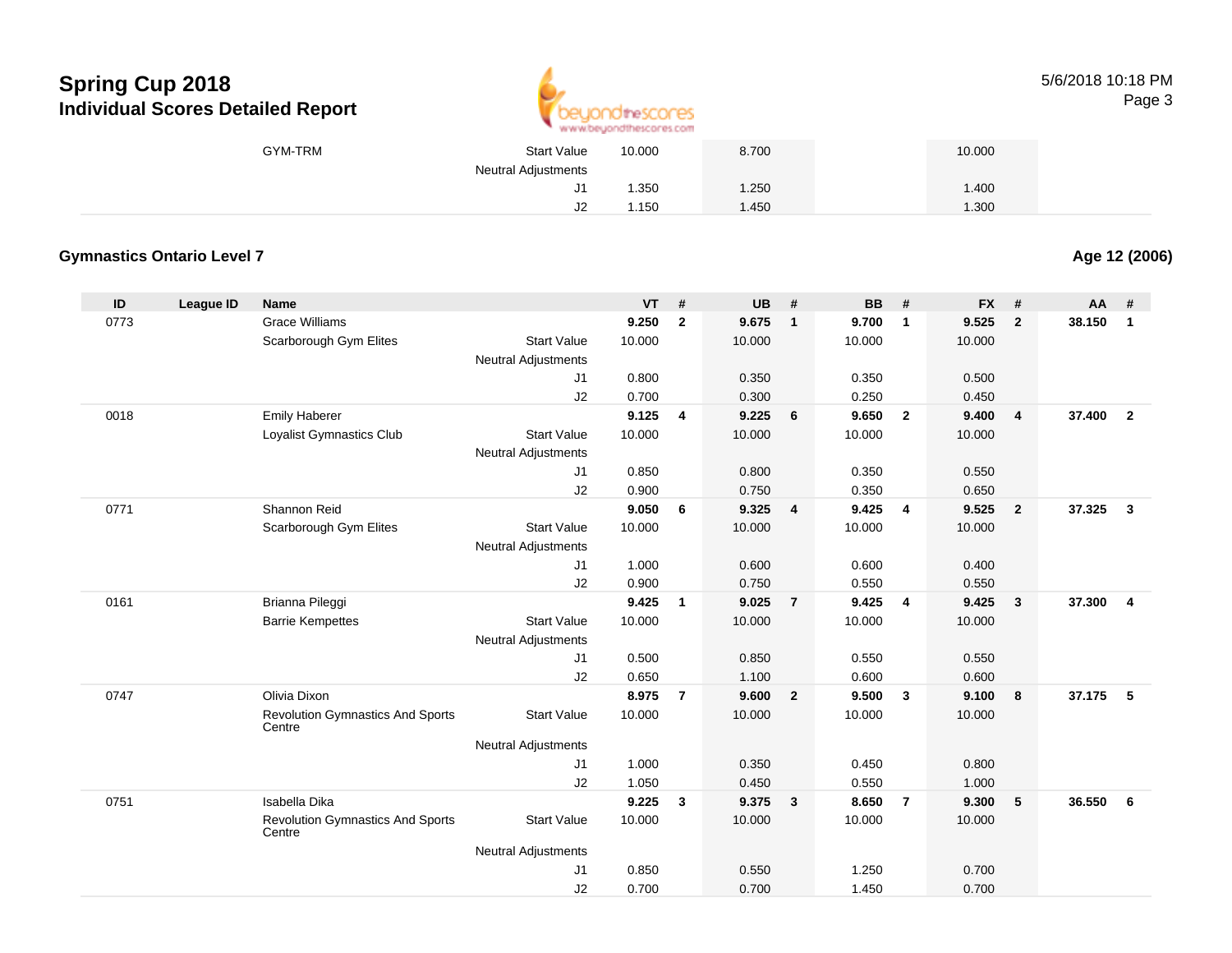

| 0162 | Danica Sullivan         |                            | 9.100  | 5   | 8.925 8   | 8.750  | $6\overline{6}$ | 9.650  | $\overline{\mathbf{1}}$ | 36.425 | 7 |
|------|-------------------------|----------------------------|--------|-----|-----------|--------|-----------------|--------|-------------------------|--------|---|
|      | <b>Barrie Kempettes</b> | <b>Start Value</b>         | 10.000 |     | 10.000    | 9.500  |                 | 10.000 |                         |        |   |
|      |                         | <b>Neutral Adjustments</b> |        |     |           |        |                 |        |                         |        |   |
|      |                         | J1                         | 1.000  |     | 1.050     | 0.650  |                 | 0.400  |                         |        |   |
|      |                         | J2                         | 0.800  |     | 1.100     | 0.850  |                 | 0.300  |                         |        |   |
| 0676 | <b>Maxim Paris</b>      |                            | 8.800  | - 8 | 8.725 9   | 9.225  | $-5$            | 9.275  | - 6                     | 36.025 | 8 |
|      | GYM-TRM                 | <b>Start Value</b>         | 10.000 |     | 10.000    | 10.000 |                 | 10.000 |                         |        |   |
|      |                         | <b>Neutral Adjustments</b> |        |     |           |        |                 |        |                         |        |   |
|      |                         | J <sub>1</sub>             | 1.200  |     | 1.250     | 0.750  |                 | 0.800  |                         |        |   |
|      |                         | J2                         | 1.200  |     | 1.300     | 0.800  |                 | 0.650  |                         |        |   |
| 0347 | Brooklyn Basso          |                            | 8.750  | - 9 | $9.275$ 5 | 7.900  | - 8             | 9.150  | - 7                     | 35.075 | 9 |
|      | <b>Sudbury Laurels</b>  | Start Value                | 10.000 |     | 10.000    | 9.500  |                 | 10.000 |                         |        |   |
|      |                         | <b>Neutral Adjustments</b> |        |     |           |        |                 |        |                         |        |   |
|      |                         | J1                         | 1.200  |     | 0.650     | 1.700  |                 | 0.950  |                         |        |   |
|      |                         | J2                         | 1.300  |     | 0.800     | 1.500  |                 | 0.750  |                         |        |   |

### **Gymnastics Ontario Level 7**

**Age 13-14 (2005-2004)**

| ID   | League ID | Name                              |                            | <b>VT</b> | #              | <b>UB</b> | #              | <b>BB</b> | #                       | $FX$ # |                         | <b>AA</b> | - #                     |
|------|-----------|-----------------------------------|----------------------------|-----------|----------------|-----------|----------------|-----------|-------------------------|--------|-------------------------|-----------|-------------------------|
| 0783 |           | Maya Joaquin                      |                            | 9.475     | 3              | 9.550     | $\overline{2}$ | 9.575     | $\overline{2}$          | 9.525  | $\overline{\mathbf{2}}$ | 38.125    | $\overline{1}$          |
|      |           | Scarborough Gym Elites            | <b>Start Value</b>         | 10.000    |                | 10.000    |                | 10.000    |                         | 10.000 |                         |           |                         |
|      |           |                                   | Neutral Adjustments        |           |                |           |                |           |                         |        |                         |           |                         |
|      |           |                                   | J1                         | 0.450     |                | 0.500     |                | 0.400     |                         | 0.400  |                         |           |                         |
|      |           |                                   | J2                         | 0.600     |                | 0.400     |                | 0.450     |                         | 0.550  |                         |           |                         |
| 0087 |           | Samantha Horvath                  |                            | 9.450     | 4              | 9.875     | $\mathbf{1}$   | 9.175     | 5                       | 9.600  | $\blacksquare$          | 38.100    | $\overline{\mathbf{2}}$ |
|      |           | Gemini Gymnastics                 | <b>Start Value</b>         | 10.000    |                | 10.000    |                | 10.000    |                         | 10.000 |                         |           |                         |
|      |           |                                   | <b>Neutral Adjustments</b> |           |                |           |                |           |                         |        |                         |           |                         |
|      |           |                                   | J1                         | 0.500     |                | 0.150     |                | 0.850     |                         | 0.400  |                         |           |                         |
|      |           |                                   | J2                         | 0.600     |                | 0.100     |                | 0.800     |                         | 0.400  |                         |           |                         |
| 0355 |           | Angel Perez                       |                            | 9.525     | $\overline{2}$ | 9.475     | $\mathbf{3}$   | 8.900     | $\overline{7}$          | 9.525  | $\overline{\mathbf{2}}$ | 37.425    | $\overline{\mathbf{3}}$ |
|      |           | <b>High Flyers Gymnastics</b>     | <b>Start Value</b>         | 10.000    |                | 10.000    |                | 10.000    |                         | 10.000 |                         |           |                         |
|      |           |                                   | <b>Neutral Adjustments</b> |           |                |           |                |           |                         |        |                         |           |                         |
|      |           |                                   | J1                         | 0.500     |                | 0.500     |                | 1.100     |                         | 0.450  |                         |           |                         |
|      |           |                                   | J2                         | 0.450     |                | 0.550     |                | 1.100     |                         | 0.500  |                         |           |                         |
| 0564 |           | Erika Chisholm                    |                            | 9.450     | 4              | 8.825     | 5              | 9.675     | $\overline{\mathbf{1}}$ | 9.475  | $\overline{\mathbf{3}}$ | 37.425    | -3                      |
|      |           | <b>Burlington Gymnastics Club</b> | <b>Start Value</b>         | 10.000    |                | 10.000    |                | 10.000    |                         | 10.000 |                         |           |                         |
|      |           |                                   | <b>Neutral Adjustments</b> |           |                |           |                |           |                         |        |                         |           |                         |
|      |           |                                   | J1                         | 0.600     |                | 1.150     |                | 0.350     |                         | 0.400  |                         |           |                         |
|      |           |                                   | J <sub>2</sub>             | 0.500     |                | 1.200     |                | 0.300     |                         | 0.650  |                         |           |                         |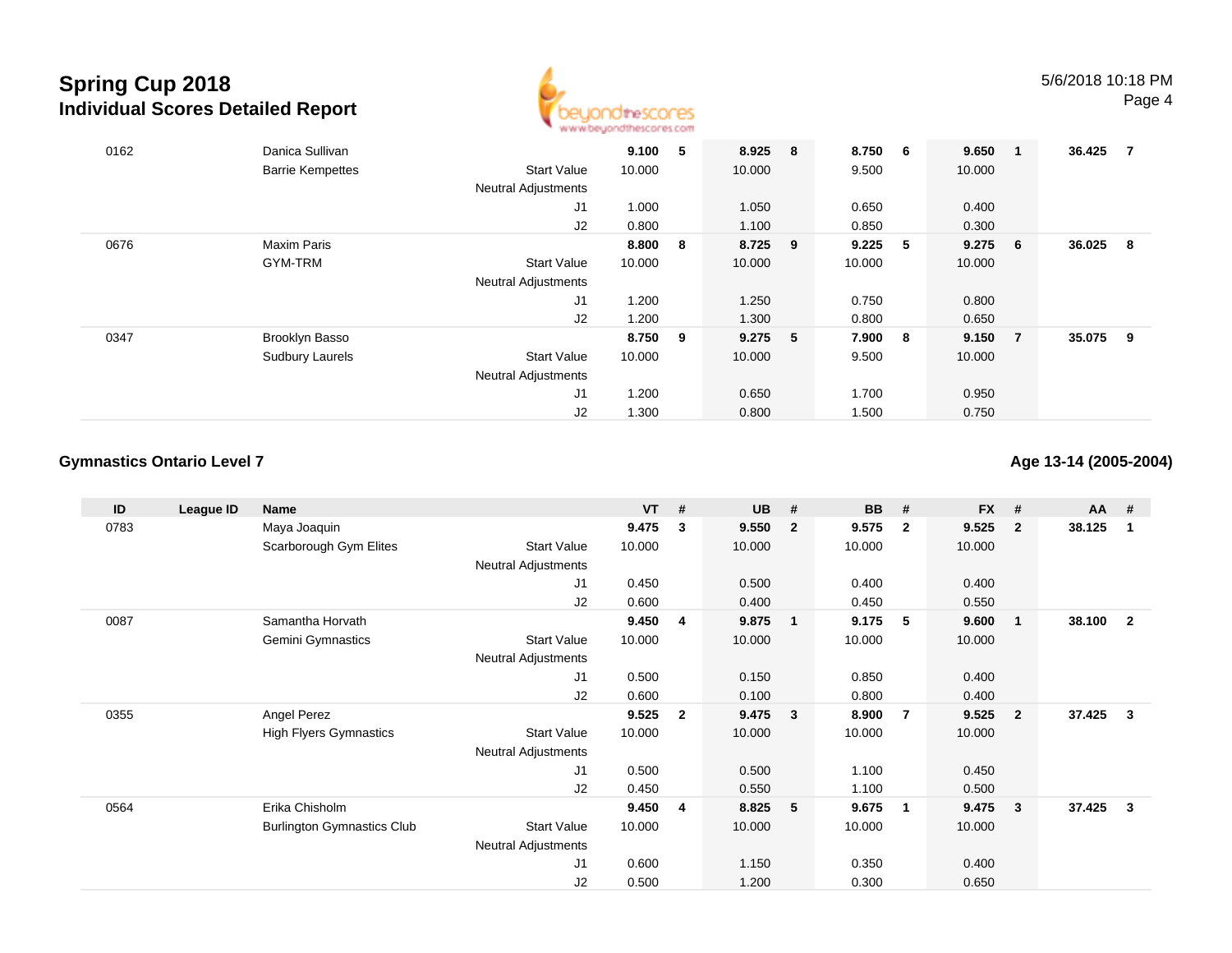

| 0677 | Eliane Gagnon                         |                                                  | 9.625  | $\overline{\mathbf{1}}$ | 8.800  | 6                       | 9.350  | 4            | 9.100    | 9              | 36.875    | - 4            |
|------|---------------------------------------|--------------------------------------------------|--------|-------------------------|--------|-------------------------|--------|--------------|----------|----------------|-----------|----------------|
|      | GYM-TRM                               | <b>Start Value</b>                               | 10.000 |                         | 9.500  |                         | 10.000 |              | 10.000   |                |           |                |
|      |                                       | <b>Neutral Adjustments</b>                       |        |                         |        |                         |        |              | $-0.100$ |                |           |                |
|      |                                       | J1                                               | 0.350  |                         | 0.700  |                         | 0.700  |              | 0.750    |                |           |                |
|      |                                       | J2                                               | 0.400  |                         | 0.700  |                         | 0.600  |              | 0.850    |                |           |                |
| 0180 | <b>Avery Marshall</b>                 |                                                  | 9.450  | 4                       | 8.600  | 8                       | 8.925  | 6            | 9.450    | 4              | 36.425    | 5              |
|      | Thunder Bay Gymnastics<br>Association | <b>Start Value</b>                               | 10.000 |                         | 10.000 |                         | 10.000 |              | 10.000   |                |           |                |
|      |                                       | <b>Neutral Adjustments</b>                       |        |                         |        |                         |        |              |          |                |           |                |
|      |                                       | J1                                               | 0.550  |                         | 1.350  |                         | 1.100  |              | 0.550    |                |           |                |
|      |                                       | J2                                               | 0.550  |                         | 1.450  |                         | 1.050  |              | 0.550    |                |           |                |
| 0272 | <b>Bailey Boyd</b>                    |                                                  | 9.100  | 8                       | 8.600  | 8                       | 9.375  | $\mathbf{3}$ | 8.975    | 11             | 36.050    | 6              |
|      | <b>Bermuda Gymnastics Association</b> | <b>Start Value</b><br><b>Neutral Adjustments</b> | 10.000 |                         | 10.000 |                         | 10.000 |              | 10.000   |                |           |                |
|      |                                       | J1                                               | 0.850  |                         | 1.400  |                         | 0.600  |              | 1.000    |                |           |                |
|      |                                       | J2                                               | 0.950  |                         | 1.400  |                         | 0.650  |              | 1.050    |                |           |                |
| 0194 | Carina Choi                           |                                                  | 9.250  | 5                       | 9.025  | $\overline{4}$          | 8.425  | 10           | 9.075    | 10             | 35.775    | $\overline{7}$ |
|      | <b>Horizons Gymnastics</b>            | <b>Start Value</b>                               | 10.000 |                         | 10.000 |                         | 9.500  |              | 10.000   |                |           |                |
|      |                                       | <b>Neutral Adjustments</b>                       |        |                         |        |                         |        |              | $-0.100$ |                |           |                |
|      |                                       | J1                                               | 0.800  |                         | 0.850  |                         | 1.100  |              | 0.800    |                |           |                |
|      |                                       | J2                                               | 0.700  |                         | 1.100  |                         | 1.050  |              | 0.850    |                |           |                |
| 0563 | Alexandra Caltsounis                  |                                                  | 9.225  | 6                       | 8.725  | $\overline{7}$          | 8.500  | 9            | 9.300    | 6              | 35.750    | 8              |
|      | <b>Burlington Gymnastics Club</b>     | <b>Start Value</b><br><b>Neutral Adjustments</b> | 10.000 |                         | 10.000 |                         | 10.000 |              | 10.000   |                |           |                |
|      |                                       | J1                                               | 0.700  |                         | 1.050  |                         | 1.450  |              | 0.700    |                |           |                |
|      |                                       | J2                                               | 0.850  |                         | 1.500  |                         | 1.550  |              | 0.700    |                |           |                |
| 0445 | Lexi Clark                            |                                                  | 8.550  | 10                      | 8.725  | $\overline{7}$          | 8.825  | 8            | 9.325    | 5              | 35.425    | 9              |
|      | Aspire Gymnastics                     | <b>Start Value</b>                               | 10.000 |                         | 10.000 |                         | 10.000 |              | 10.000   |                |           |                |
|      |                                       | <b>Neutral Adjustments</b>                       |        |                         |        |                         |        |              |          |                |           |                |
|      |                                       | J1                                               | 1.400  |                         | 1.150  |                         | 1.150  |              | 0.700    |                |           |                |
|      |                                       | J2                                               | 1.500  |                         | 1.400  |                         | 1.200  |              | 0.650    |                |           |                |
| 0193 | Mary Alaimo                           |                                                  | 9.200  | $\overline{7}$          | 8.150  | $\overline{\mathbf{9}}$ | 8.100  | 11           | 9.200    | 8              | 34.650 10 |                |
|      | <b>Horizons Gymnastics</b>            | <b>Start Value</b>                               | 10.000 |                         | 9.200  |                         | 10.000 |              | 10.000   |                |           |                |
|      |                                       | <b>Neutral Adjustments</b>                       |        |                         |        |                         |        |              |          |                |           |                |
|      |                                       | J1                                               | 0.800  |                         | 1.000  |                         | 1.850  |              | 0.800    |                |           |                |
|      |                                       | J2                                               | 0.800  |                         | 1.100  |                         | 1.950  |              | 0.800    |                |           |                |
| 0853 | Sarah Currie                          |                                                  | 8.950  | 9                       | 8.150  | 9                       | 7.675  | 12           | 9.225    | $\overline{7}$ | 34.000    | $-11$          |
|      | Thunder Bay Giant Gymnastics          | <b>Start Value</b>                               | 10.000 |                         | 10.000 |                         | 9.500  |              | 10.000   |                |           |                |
|      |                                       | <b>Neutral Adjustments</b>                       |        |                         |        |                         |        |              |          |                |           |                |
|      |                                       | J1                                               | 1.100  |                         | 1.700  |                         | 1.750  |              | 0.700    |                |           |                |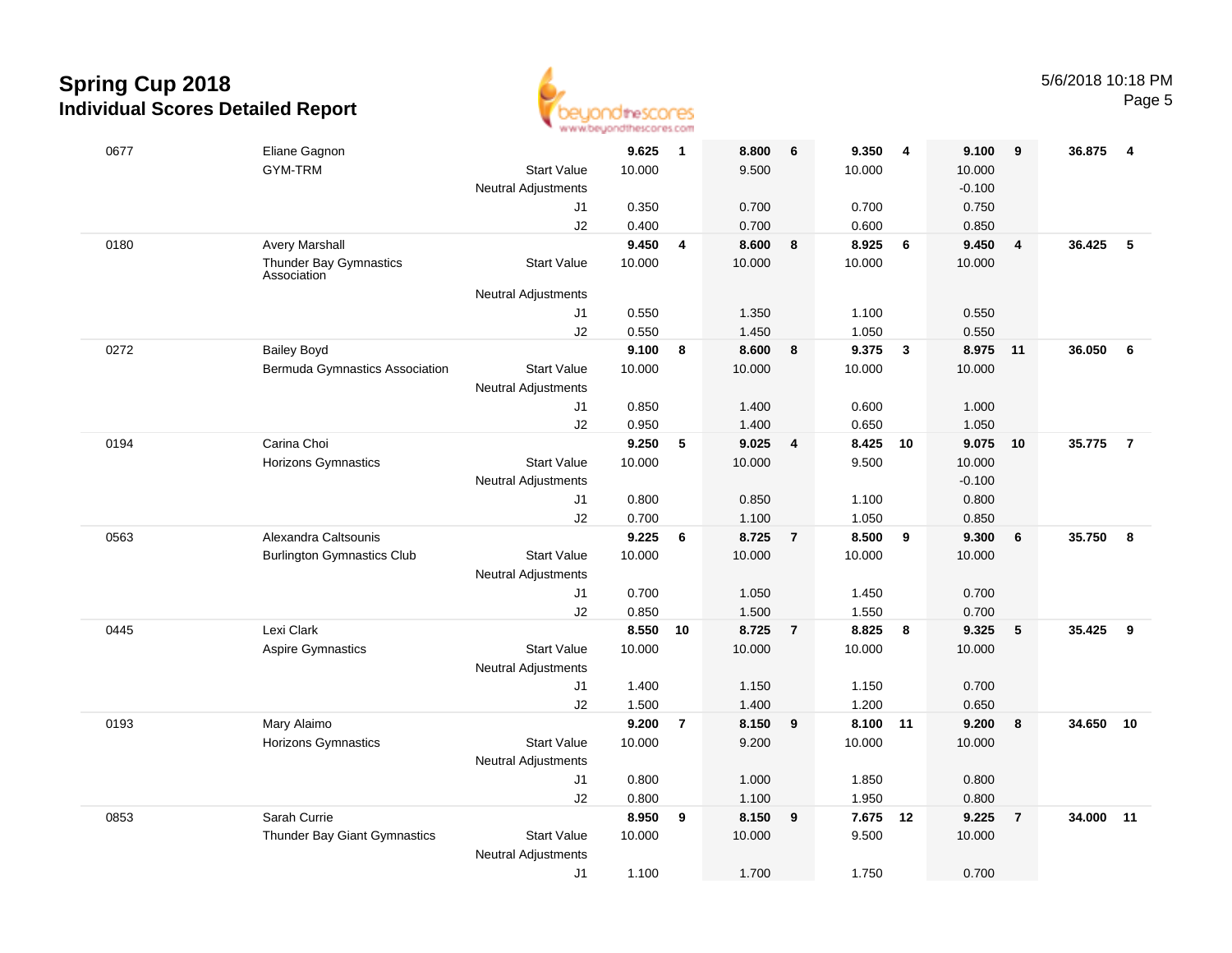

**Age 15+ (2003+)**

### **Gymnastics Ontario Level 7**

| ID   | League ID | <b>Name</b>                   |                            | VT           | $\pmb{\#}$               | <b>UB</b>    | #                        | <b>BB</b>    | #                        | <b>FX</b>    | #                        | AA     | #                        |
|------|-----------|-------------------------------|----------------------------|--------------|--------------------------|--------------|--------------------------|--------------|--------------------------|--------------|--------------------------|--------|--------------------------|
| 0338 |           | Renee Blais                   |                            | <b>X.XXX</b> | $\overline{\phantom{a}}$ | <b>X.XXX</b> | $\overline{\phantom{a}}$ | <b>X.XXX</b> | $\overline{\phantom{a}}$ | <b>X.XXX</b> | $\overline{\phantom{a}}$ | 0.000  | $\overline{\phantom{a}}$ |
| 0091 |           | Erika Teeter                  |                            | 9.375        | 4                        | 9.275        | $\overline{2}$           | 9.200        | $\overline{2}$           | 9.500        | $\mathbf{1}$             | 37.350 | $\mathbf{1}$             |
|      |           | Gemini Gymnastics             | <b>Start Value</b>         | 10.000       |                          | 10.000       |                          | 10.000       |                          | 10.000       |                          |        |                          |
|      |           |                               | <b>Neutral Adjustments</b> |              |                          |              |                          |              |                          |              |                          |        |                          |
|      |           |                               | J1                         | 0.650        |                          | 0.650        |                          | 0.900        |                          | 0.450        |                          |        |                          |
|      |           |                               | J2                         | 0.600        |                          | 0.800        |                          | 0.700        |                          | 0.550        |                          |        |                          |
| 0849 |           | Savannah Brisebois            |                            | 9.450        | 3                        | 9.300        | $\overline{\mathbf{1}}$  | 8.750        | $\overline{\mathbf{4}}$  | 9.400        | $\overline{2}$           | 36.900 | $\overline{2}$           |
|      |           | <b>Sudbury Laurels</b>        | <b>Start Value</b>         | 10.000       |                          | 10.000       |                          | 9.500        |                          | 10.000       |                          |        |                          |
|      |           |                               | <b>Neutral Adjustments</b> |              |                          |              |                          |              |                          |              |                          |        |                          |
|      |           |                               | J1                         | 0.500        |                          | 0.700        |                          | 0.700        |                          | 0.600        |                          |        |                          |
|      |           |                               | J2                         | 0.600        |                          | 0.700        |                          | 0.800        |                          | 0.600        |                          |        |                          |
| 0787 |           | Caitlynn Panourgias           |                            | 9.700        | $\mathbf{1}$             | 8.400        | $\overline{4}$           | 9.350        | $\overline{\mathbf{1}}$  | 9.300        | $\mathbf{3}$             | 36.750 | $\overline{\mathbf{3}}$  |
|      |           | Scarborough Gym Elites        | <b>Start Value</b>         | 10.000       |                          | 10.000       |                          | 10.000       |                          | 10.000       |                          |        |                          |
|      |           |                               | Neutral Adjustments        |              |                          |              |                          |              |                          |              |                          |        |                          |
|      |           |                               | J1                         | 0.400        |                          | 1.700        |                          | 0.650        |                          | 0.650        |                          |        |                          |
|      |           |                               | J2                         | 0.200        |                          | 1.500        |                          | 0.650        |                          | 0.750        |                          |        |                          |
| 0192 |           | Nika Di Summa                 |                            | 9.475        | $\overline{2}$           | 7.700        | $\overline{7}$           | 9.150        | $\overline{\mathbf{3}}$  | 8.975        | 6                        | 35.300 | 4                        |
|      |           | <b>Horizons Gymnastics</b>    | <b>Start Value</b>         | 10.000       |                          | 8.700        |                          | 10.000       |                          | 10.000       |                          |        |                          |
|      |           |                               | <b>Neutral Adjustments</b> |              |                          |              |                          |              |                          |              |                          |        |                          |
|      |           |                               | J1                         | 0.500        |                          | 1.100        |                          | 0.900        |                          | 1.000        |                          |        |                          |
|      |           |                               | J2                         | 0.550        |                          | 0.900        |                          | 0.800        |                          | 1.050        |                          |        |                          |
| 0820 |           | <b>Keeley Turbitt</b>         |                            | 9.050        | 6                        | 8.525        | $\mathbf{3}$             | 8.475        | $6\phantom{1}6$          | 9.175        | $\overline{\mathbf{4}}$  | 35.225 | 5                        |
|      |           | <b>World Class Gymnastics</b> | <b>Start Value</b>         | 10.000       |                          | 10.000       |                          | 9.500        |                          | 10.000       |                          |        |                          |
|      |           |                               | <b>Neutral Adjustments</b> |              |                          |              |                          |              |                          |              |                          |        |                          |
|      |           |                               | J1                         | 0.950        |                          | 1.450        |                          | 1.150        |                          | 0.750        |                          |        |                          |
|      |           |                               | J2                         | 0.950        |                          | 1.500        |                          | 0.900        |                          | 0.900        |                          |        |                          |
| 0311 |           | <b>Brielle Charlebois</b>     |                            | 9.275        | 5                        | 7.975        | 6                        | 8.625        | 5                        | 9.050        | 5                        | 34.925 | 6                        |
|      |           | <b>Sudbury Laurels</b>        | <b>Start Value</b>         | 10.000       |                          | 9.500        |                          | 9.500        |                          | 10.000       |                          |        |                          |
|      |           |                               | <b>Neutral Adjustments</b> |              |                          |              |                          |              |                          |              |                          |        |                          |
|      |           |                               | J1                         | 0.800        |                          | 1.550        |                          | 0.900        |                          | 1.050        |                          |        |                          |
|      |           |                               | J2                         | 0.650        |                          | 1.500        |                          | 0.850        |                          | 0.850        |                          |        |                          |
| 0191 |           | Kathryn Ruch                  |                            | 9.375        | 4                        | 8.300        | 5                        | 8.450        | $\overline{7}$           | 8.750        | $\overline{7}$           | 34.875 | $\overline{7}$           |
|      |           | Horizons Gymnastics           | <b>Start Value</b>         | 10.000       |                          | 9.500        |                          | 9.500        |                          | 10.000       |                          |        |                          |
|      |           |                               | <b>Neutral Adjustments</b> |              |                          |              |                          |              |                          |              |                          |        |                          |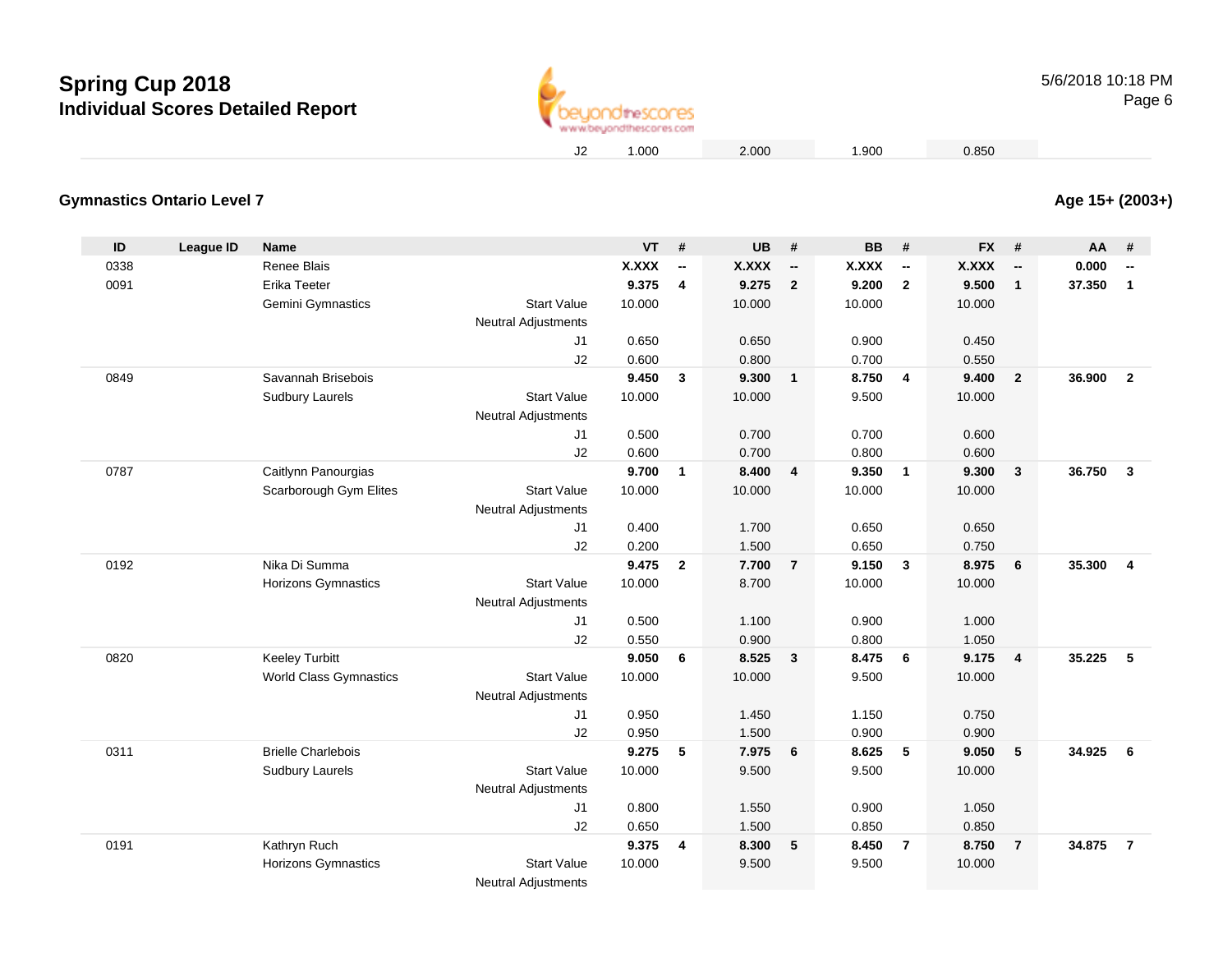

|    | 0.650 | 1.200 | 1.000 | 1.200 |
|----|-------|-------|-------|-------|
| J2 | 0.600 | 1.200 | 1.100 | 1.300 |

### **Gymnastics Ontario Level 7**

**Age 10-12 (2008-2006) PAIRS**

| ID   | <b>League ID</b> | <b>Name</b>                       |                            | <b>VT</b> | #              | <b>UB</b> | #                       | <b>BB</b> | #               | <b>FX</b> | #              | AA     | #              |
|------|------------------|-----------------------------------|----------------------------|-----------|----------------|-----------|-------------------------|-----------|-----------------|-----------|----------------|--------|----------------|
| 0941 |                  | Madilyn Ferreira Emma Cowell      |                            | 9.325     | $\overline{2}$ | 9.675     | $\overline{1}$          | 9.725     | $\overline{1}$  | 9.250     | 10             | 37.975 | $\mathbf 1$    |
|      |                  | London Gym Academy                | <b>Start Value</b>         | 10.000    |                | 10.000    |                         | 10.000    |                 | 10.000    |                |        |                |
|      |                  |                                   | <b>Neutral Adjustments</b> |           |                |           |                         |           |                 |           |                |        |                |
|      |                  |                                   | J1                         | 0.600     |                | 0.350     |                         | 0.250     |                 | 0.800     |                |        |                |
|      |                  |                                   | J2                         | 0.750     |                | 0.300     |                         | 0.300     |                 | 0.700     |                |        |                |
| 0950 |                  | Grace Williams Shannon Reid       |                            | 9.325     | $\overline{2}$ | 9.675     | $\overline{1}$          | 9.475     | $\overline{4}$  | 9.500     | 5              | 37.975 | $\overline{1}$ |
|      |                  | Scarborough Gym Elites            | <b>Start Value</b>         | 10.000    |                | 10.000    |                         | 10.000    |                 | 10.000    |                |        |                |
|      |                  |                                   | <b>Neutral Adjustments</b> |           |                |           |                         |           |                 |           |                |        |                |
|      |                  |                                   | J1                         | 0.750     |                | 0.300     |                         | 0.550     |                 | 0.550     |                |        |                |
|      |                  |                                   | J2                         | 0.600     |                | 0.350     |                         | 0.500     |                 | 0.450     |                |        |                |
| 0964 |                  | Tahanna Raven Lo Sophie Mitchell  |                            | 9.200     | 4              | 9.575     | $\overline{\mathbf{2}}$ | 9.425     | $5\phantom{.0}$ | 9.425     | $\overline{7}$ | 37.625 | $\overline{2}$ |
|      |                  | <b>T-Dot Tumblers</b>             | <b>Start Value</b>         | 10.000    |                | 10.000    |                         | 10.000    |                 | 10.000    |                |        |                |
|      |                  |                                   | Neutral Adjustments        |           |                |           |                         |           |                 |           |                |        |                |
|      |                  |                                   | J1                         | 0.800     |                | 0.350     |                         | 0.550     |                 | 0.650     |                |        |                |
|      |                  |                                   | J2                         | 0.800     |                | 0.500     |                         | 0.600     |                 | 0.500     |                |        |                |
| 0994 |                  | Kate Kulchyski Samantha Croft     |                            | 9.200     | 4              | 9.575     | $\overline{\mathbf{2}}$ | 9.225     | 6               | 9.625     | $\overline{2}$ | 37.625 | $\overline{2}$ |
|      |                  | East York Gymnastics              | <b>Start Value</b>         | 10.000    |                | 10.000    |                         | 10.000    |                 | 10.000    |                |        |                |
|      |                  |                                   | Neutral Adjustments        |           |                |           |                         |           |                 |           |                |        |                |
|      |                  |                                   | J1                         | 0.850     |                | 0.350     |                         | 0.800     |                 | 0.300     |                |        |                |
|      |                  |                                   | J2                         | 0.750     |                | 0.500     |                         | 0.750     |                 | 0.450     |                |        |                |
| 0948 |                  | Emma Hasson Brianna Aguanno       |                            | 9.650     | $\mathbf{1}$   | 9.300     | 6                       | 8.975     | 9               | 9.575     | $\mathbf{3}$   | 37.500 | $\mathbf{3}$   |
|      |                  | <b>Pickering Athletic Centre</b>  | <b>Start Value</b>         | 10.000    |                | 10.000    |                         | 10.000    |                 | 10.000    |                |        |                |
|      |                  |                                   | <b>Neutral Adjustments</b> |           |                |           |                         |           |                 |           |                |        |                |
|      |                  |                                   | J1                         | 0.300     |                | 0.650     |                         | 0.950     |                 | 0.350     |                |        |                |
|      |                  |                                   | J2                         | 0.400     |                | 0.750     |                         | 1.100     |                 | 0.500     |                |        |                |
| 0886 |                  | Caitlyn Villa Deana Rosa          |                            | 8.975     | 9              | 9.425     | $\mathbf{3}$            | 9.500     | $\mathbf{3}$    | 9.450     | 6              | 37.350 | $\overline{4}$ |
|      |                  | <b>Burlington Gymnastics Club</b> | <b>Start Value</b>         | 10.000    |                | 10.000    |                         | 10.000    |                 | 10.000    |                |        |                |
|      |                  |                                   | Neutral Adjustments        |           |                |           |                         |           |                 |           |                |        |                |
|      |                  |                                   | J1                         | 1.050     |                | 0.550     |                         | 0.500     |                 | 0.600     |                |        |                |
|      |                  |                                   | J2                         | 1.000     |                | 0.600     |                         | 0.500     |                 | 0.500     |                |        |                |
| 0949 |                  | Addison Othmann Victoria Romani   |                            | 9.025     | $\overline{7}$ | 9.325     | $\sqrt{5}$              | 9.575     | $\overline{2}$  | 9.350     | 8              | 37.275 | 5              |
|      |                  | <b>Pickering Athletic Centre</b>  | <b>Start Value</b>         | 10.000    |                | 10.000    |                         | 10.000    |                 | 10.000    |                |        |                |
|      |                  |                                   | <b>Neutral Adjustments</b> |           |                |           |                         |           |                 |           |                |        |                |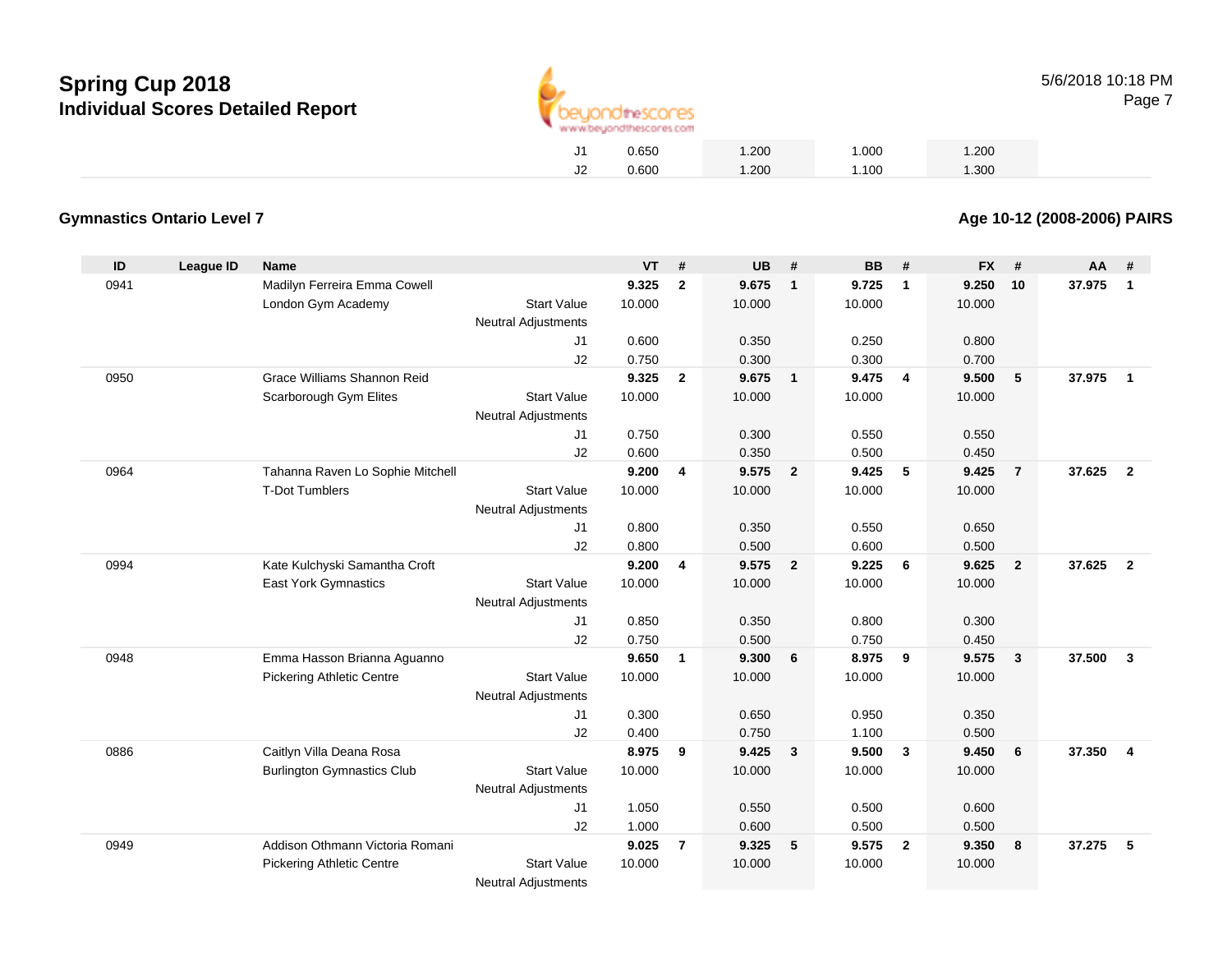

|      |                                      | J1                         | 1.050  |                | 0.700    |                         | 0.450    |                | 0.750  |                |        |                |
|------|--------------------------------------|----------------------------|--------|----------------|----------|-------------------------|----------|----------------|--------|----------------|--------|----------------|
|      |                                      | J2                         | 0.900  |                | 0.650    |                         | 0.400    |                | 0.550  |                |        |                |
| 0979 | Yasmine Movahedi Ayanna<br>Gramolini |                            | 9.225  | 3              | 9.375    | $\overline{\mathbf{4}}$ | 9.125    | 8              | 9.425  | $\overline{7}$ | 37.150 | 6              |
|      | University of Toronto                | <b>Start Value</b>         | 10.000 |                | 10.000   |                         | 10.000   |                | 10.000 |                |        |                |
|      |                                      | <b>Neutral Adjustments</b> |        |                |          |                         |          |                |        |                |        |                |
|      |                                      | J1                         | 0.750  |                | 0.500    |                         | 0.750    |                | 0.600  |                |        |                |
|      |                                      | J2                         | 0.800  |                | 0.750    |                         | 1.000    |                | 0.550  |                |        |                |
| 0907 | Reese Wilson Giorgia Wilson          |                            | 9.125  | 6              | 9.300    | 6                       | 9.500    | $\mathbf{3}$   | 9.150  | 11             | 37.075 | $\overline{7}$ |
|      | East York Gymnastics                 | <b>Start Value</b>         | 10.000 |                | 10.000   |                         | 10.000   |                | 10.000 |                |        |                |
|      |                                      | <b>Neutral Adjustments</b> |        |                |          |                         |          |                |        |                |        |                |
|      |                                      | J1                         | 0.800  |                | 0.700    |                         | 0.500    |                | 0.750  |                |        |                |
|      |                                      | J2                         | 0.950  |                | 0.700    |                         | 0.500    |                | 0.950  |                |        |                |
| 0878 | Brianna Pileggi Danica Sullivan      |                            | 9.325  | $\overline{2}$ | 9.200    | 8                       | 8.375 14 |                | 9.575  | 3              | 36.475 | 8              |
|      | <b>Barrie Kempettes</b>              | <b>Start Value</b>         | 10.000 |                | 10.000   |                         | 10.000   |                | 10.000 |                |        |                |
|      |                                      | <b>Neutral Adjustments</b> |        |                |          |                         |          |                |        |                |        |                |
|      |                                      | J1                         | 0.700  |                | 0.850    |                         | 1.600    |                | 0.400  |                |        |                |
|      |                                      | J2                         | 0.650  |                | 0.750    |                         | 1.650    |                | 0.450  |                |        |                |
| 0937 | Natalie Wood Chloe McIntyre          |                            | 8.675  | 12             | 9.300    | 6                       | 8.950    | 10             | 9.500  | 5              | 36.425 | 9              |
|      | <b>Gymnastics Energy</b>             | <b>Start Value</b>         | 10.000 |                | 10.000   |                         | 10.000   |                | 10.000 |                |        |                |
|      |                                      | Neutral Adjustments        |        |                |          |                         |          |                |        |                |        |                |
|      |                                      | J1                         | 1.350  |                | 0.600    |                         | 1.000    |                | 0.500  |                |        |                |
|      |                                      | J2                         | 1.300  |                | 0.800    |                         | 1.100    |                | 0.500  |                |        |                |
| 1005 | Isabella Charleson Lauren Calbeck    |                            | 8.700  | 11             | 9.275    | $\overline{7}$          | 9.150    | $\overline{7}$ | 9.300  | 9              | 36.425 | 9              |
|      | <b>Burlington Gymnastics Club</b>    | <b>Start Value</b>         | 10.000 |                | 10.000   |                         | 10.000   |                | 10.000 |                |        |                |
|      |                                      | <b>Neutral Adjustments</b> |        |                |          |                         |          |                |        |                |        |                |
|      |                                      | J1                         | 1.300  |                | 0.750    |                         | 0.850    |                | 0.750  |                |        |                |
|      |                                      | J2                         | 1.300  |                | 0.700    |                         | 0.850    |                | 0.650  |                |        |                |
| 0993 | Luca Assad Anna Gage                 |                            | 9.000  | 8              | 9.025    | 9                       | 8.675    | $-11$          | 9.250  | 10             | 35.950 | 10             |
|      | East York Gymnastics                 | <b>Start Value</b>         | 10.000 |                | 10.000   |                         | 9.400    |                | 10.000 |                |        |                |
|      |                                      | <b>Neutral Adjustments</b> |        |                |          |                         |          |                |        |                |        |                |
|      |                                      | J1                         | 1.100  |                | 0.950    |                         | 0.750    |                | 0.700  |                |        |                |
|      |                                      | J2                         | 0.900  |                | 1.000    |                         | 0.700    |                | 0.800  |                |        |                |
| 0933 | Charlotte Berner Brianna Cocco       |                            | 9.175  | 5              | 8.975 10 |                         | 7.700    | 15             | 9.650  | $\mathbf{1}$   | 35.500 | 11             |
|      | <b>Gymnastics Energy</b>             | <b>Start Value</b>         | 10.000 |                | 10.000   |                         | 9.200    |                | 10.000 |                |        |                |
|      |                                      | Neutral Adjustments        |        |                |          |                         |          |                |        |                |        |                |
|      |                                      | J1                         | 0.800  |                | 1.150    |                         | 1.500    |                | 0.300  |                |        |                |
|      |                                      | J2                         | 0.850  |                | 0.900    |                         | 1.500    |                | 0.400  |                |        |                |
| 0992 | Tess Toffoleffo Izabella Lee         |                            | 8.900  | 10             | 8.975    | 10                      | 8.475    | 12             | 8.825  | 12             | 35.175 | 12             |
|      | East York Gymnastics                 | <b>Start Value</b>         | 10.000 |                | 10.000   |                         | 9.500    |                | 10.000 |                |        |                |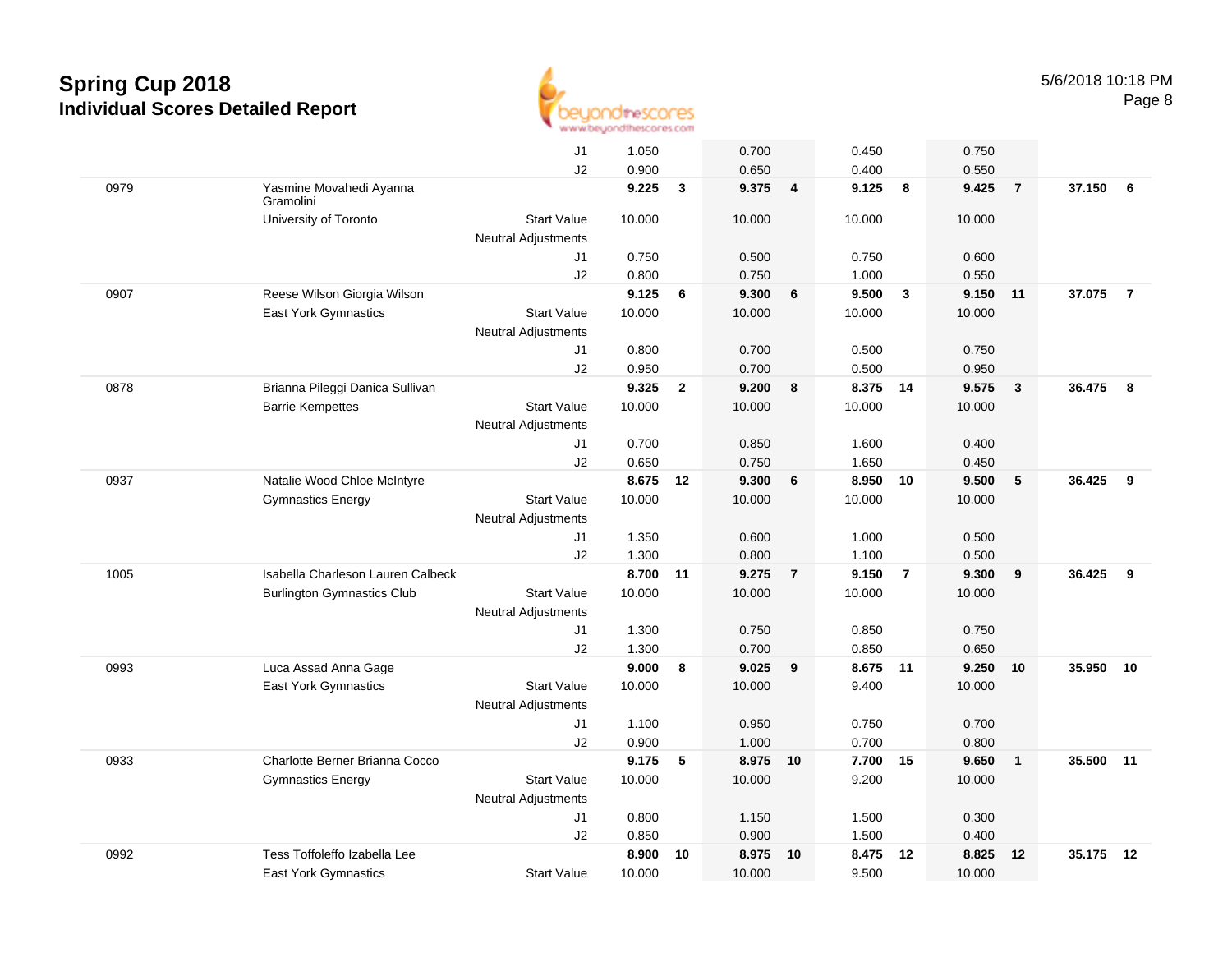

|      |                        | <b>Neutral Adjustments</b> |              |          |          |              |                |
|------|------------------------|----------------------------|--------------|----------|----------|--------------|----------------|
|      |                        | J1                         | 1.000        | 0.950    | 1.100    | 1.200        |                |
|      |                        | J2                         | 1.200        | 1.100    | 0.950    | 1.150        |                |
| 0898 | Ella Clarke Ava Floras |                            | 9.225<br>- 3 | 7.925 11 | 8.450 13 | 9.550<br>- 4 | 35.150<br>- 13 |
|      | Cambridge Kips         | <b>Start Value</b>         | 10.000       | 10.000   | 9.500    | 10.000       |                |
|      |                        | <b>Neutral Adjustments</b> |              |          |          |              |                |
|      |                        | J1                         | 0.850        | 2.200    | 1.000    | 0.500        |                |
|      |                        | J2                         | 0.700        | 1.950    | 1.100    | 0.400        |                |

### **Gymnastics Ontario Level 7**

**Age 13-14 (2005-2004) PAIRS**

| ID   | <b>League ID</b> | <b>Name</b>                               |                            | <b>VT</b> | #                       | <b>UB</b> | #                       | <b>BB</b> | #              | <b>FX</b> | #              | <b>AA</b> | #                       |
|------|------------------|-------------------------------------------|----------------------------|-----------|-------------------------|-----------|-------------------------|-----------|----------------|-----------|----------------|-----------|-------------------------|
| 0923 |                  | Julia Tie Ten Quee Samantha<br>Horvath    |                            | 9.200     | $\overline{7}$          | 9.800     | $\overline{\mathbf{1}}$ | 9.300     | 3              | 9.600     | $\overline{2}$ | 37.900    | $\mathbf{1}$            |
|      |                  | Gemini Gymnastics                         | <b>Start Value</b>         | 10.000    |                         | 10.000    |                         | 10.000    |                | 10.000    |                |           |                         |
|      |                  |                                           | <b>Neutral Adjustments</b> |           |                         |           |                         |           |                |           |                |           |                         |
|      |                  |                                           | J1                         | 0.900     |                         | 0.250     |                         | 0.700     |                | 0.450     |                |           |                         |
|      |                  |                                           | J2                         | 0.700     |                         | 0.150     |                         | 0.700     |                | 0.350     |                |           |                         |
| 0976 |                  | Zoe Safran Jacqueline Adamo               |                            | 9.150     | 8                       | 9.425     | $\overline{\mathbf{3}}$ | 9.375     | $\overline{2}$ | 9.475     | 6              | 37.425    | $\overline{\mathbf{2}}$ |
|      |                  | University of Toronto                     | <b>Start Value</b>         | 10.000    |                         | 10.000    |                         | 10.000    |                | 10.000    |                |           |                         |
|      |                  |                                           | <b>Neutral Adjustments</b> |           |                         |           |                         |           |                |           |                |           |                         |
|      |                  |                                           | J1                         | 0.800     |                         | 0.600     |                         | 0.750     |                | 0.600     |                |           |                         |
|      |                  |                                           | J2                         | 0.900     |                         | 0.550     |                         | 0.500     |                | 0.450     |                |           |                         |
| 0974 |                  | Cecilia Peon Matilda Walker               |                            | 9.225     | 6                       | 9.325     | 5                       | 9.250     | $\overline{4}$ | 9.250     | 9              | 37.050    | $\mathbf{3}$            |
|      |                  | University of Toronto                     | <b>Start Value</b>         | 10.000    |                         | 10.000    |                         | 10.000    |                | 10.000    |                |           |                         |
|      |                  |                                           | Neutral Adjustments        |           |                         |           |                         |           |                |           |                |           |                         |
|      |                  |                                           | J1                         | 0.750     |                         | 0.700     |                         | 0.650     |                | 0.800     |                |           |                         |
|      |                  |                                           | J2                         | 0.800     |                         | 0.650     |                         | 0.850     |                | 0.700     |                |           |                         |
| 0918 |                  | Sierra Cunha Della Langille               |                            | 9.500     | $\mathbf{2}$            | 8.775     | 9                       | 9.150     | 6              | 9.550     | $\overline{4}$ | 36.975    | $\overline{4}$          |
|      |                  | Galaxy                                    | <b>Start Value</b>         | 10.000    |                         | 10.000    |                         | 10.000    |                | 10.000    |                |           |                         |
|      |                  |                                           | <b>Neutral Adjustments</b> |           |                         |           |                         |           |                |           |                |           |                         |
|      |                  |                                           | J1                         | 0.450     |                         | 1.050     |                         | 0.850     |                | 0.400     |                |           |                         |
|      |                  |                                           | J2                         | 0.550     |                         | 1.400     |                         | 0.850     |                | 0.500     |                |           |                         |
| 0999 |                  | Charlotte Eberlein Brooklyn Basso         |                            | 9.325     | $\overline{\mathbf{4}}$ | 9.100     | $\overline{7}$          | 8.975     | 8              | 9.575     | 3              | 36.975    | $\overline{4}$          |
|      |                  | <b>Sudbury Laurels</b>                    | <b>Start Value</b>         | 10.000    |                         | 10.000    |                         | 10.000    |                | 10.000    |                |           |                         |
|      |                  |                                           | <b>Neutral Adjustments</b> |           |                         |           |                         |           |                |           |                |           |                         |
|      |                  |                                           | J <sub>1</sub>             | 0.650     |                         | 0.900     |                         | 1.150     |                | 0.400     |                |           |                         |
|      |                  |                                           | J2                         | 0.700     |                         | 0.900     |                         | 0.900     |                | 0.450     |                |           |                         |
| 0888 |                  | Bailey Bartley-Jameson Alex<br>Caltsounis |                            | 9.000     | 10                      | 9.000     | 8                       | 9.550     | $\mathbf 1$    | 9.400     | $\overline{7}$ | 36.950    | 5                       |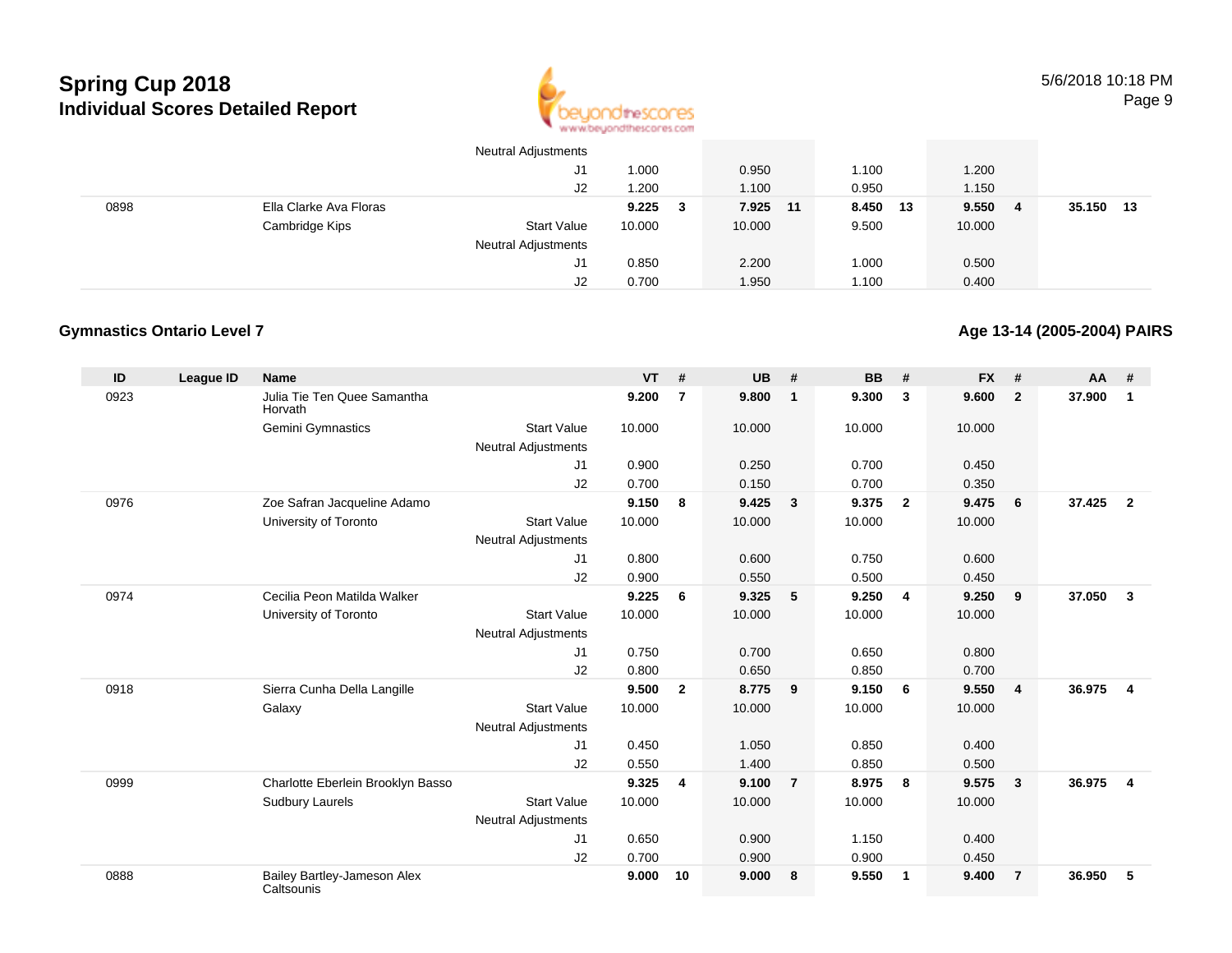

|      | <b>Burlington Gymnastics Club</b> | <b>Start Value</b>         | 10.000 |              | 10.000   |                | 10.000   |                | 10.000   |                         |           |                |
|------|-----------------------------------|----------------------------|--------|--------------|----------|----------------|----------|----------------|----------|-------------------------|-----------|----------------|
|      |                                   | <b>Neutral Adjustments</b> |        |              |          |                |          |                |          |                         |           |                |
|      |                                   | J1                         | 1.100  |              | 0.850    |                | 0.450    |                | 0.650    |                         |           |                |
|      |                                   | J2                         | 0.900  |              | 1.150    |                | 0.450    |                | 0.550    |                         |           |                |
| 0906 | Jasmyn Clarke Bora Dodaj          |                            | 9.275  | 5            | 9.600    | $\overline{2}$ | 8.625    | 11             | 9.275    | 8                       | 36.775    | - 6            |
|      | <b>East York Gymnastics</b>       | <b>Start Value</b>         | 10.000 |              | 10.000   |                | 10.000   |                | 10.000   |                         |           |                |
|      |                                   | <b>Neutral Adjustments</b> |        |              |          |                |          |                |          |                         |           |                |
|      |                                   | J1                         | 0.750  |              | 0.400    |                | 1.450    |                | 0.650    |                         |           |                |
|      |                                   | J2                         | 0.700  |              | 0.400    |                | 1.300    |                | 0.800    |                         |           |                |
| 0968 | Sarah Currie Deveyn Kayes         |                            | 9.100  | 9            | 9.375    | 4              | 8.550    | 12             | 9.525    | 5                       | 36.550    | $\overline{7}$ |
|      | Thunder Bay Giant Gymnastics      | <b>Start Value</b>         | 10.000 |              | 10.000   |                | 9.500    |                | 10.000   |                         |           |                |
|      |                                   | <b>Neutral Adjustments</b> |        |              |          |                |          |                |          |                         |           |                |
|      |                                   | J1                         | 0.900  |              | 0.600    |                | 0.900    |                | 0.400    |                         |           |                |
|      |                                   | J2                         | 0.900  |              | 0.650    |                | 1.000    |                | 0.550    |                         |           |                |
| 0874 | Lexi Clarke Sydney Nicholls       |                            | 9.275  | 5            | 9.150    | 6              | 8.350 13 |                | 9.550    | $\overline{4}$          | 36.325    | 8              |
|      | <b>Aspire Gymnastics</b>          | <b>Start Value</b>         | 10.000 |              | 10.000   |                | 9.900    |                | 10.000   |                         |           |                |
|      |                                   | <b>Neutral Adjustments</b> |        |              |          |                |          |                |          |                         |           |                |
|      |                                   | J1                         | 0.700  |              | 0.900    |                | 1.550    |                | 0.400    |                         |           |                |
|      |                                   | J2                         | 0.750  |              | 0.800    |                |          |                | 0.500    |                         |           |                |
| 0919 | <b>Grace Ulrich Katie Escott</b>  |                            | 9.350  | 3            | 8.175    | 13             | 9.175    | 5              | 9.475    | $6\phantom{1}$          | 36.175    | -9             |
|      | Galaxy                            | <b>Start Value</b>         | 10.000 |              | 10.000   |                | 10.000   |                | 10.000   |                         |           |                |
|      |                                   | <b>Neutral Adjustments</b> |        |              |          |                |          |                |          |                         |           |                |
|      |                                   | J1                         | 0.700  |              | 1.800    |                | 0.950    |                | 0.600    |                         |           |                |
|      |                                   | J2                         | 0.600  |              | 1.850    |                | 0.700    |                | 0.450    |                         |           |                |
| 0917 | Alysha Hagstrom Avery DaSilva     |                            | 8.900  | 11           | 8.575 11 |                | 8.800    | 9              | 9.625    | $\overline{\mathbf{1}}$ | 35.900    | 10             |
|      | Galaxy                            | <b>Start Value</b>         | 10.000 |              | 10.000   |                | 9.500    |                | 10.000   |                         |           |                |
|      |                                   | <b>Neutral Adjustments</b> |        |              |          |                |          |                |          |                         |           |                |
|      |                                   | J1                         | 1.100  |              | 1.450    |                | 0.600    |                | 0.300    |                         |           |                |
|      |                                   | J2                         | 1.100  |              | 1.400    |                | 0.800    |                | 0.450    |                         |           |                |
| 0936 | Katherine Tucker Kali MacDonald   |                            | 9.000  | 10           | 8.750 10 |                | 8.000 14 |                | 9.550    | $\overline{4}$          | 35.300 11 |                |
|      | <b>Gymnastics Energy</b>          | <b>Start Value</b>         | 10.000 |              | 10.000   |                | 9.500    |                | 10.000   |                         |           |                |
|      |                                   | <b>Neutral Adjustments</b> |        |              |          |                |          |                |          |                         |           |                |
|      |                                   | J1                         | 1.100  |              | 1.400    |                | 1.350    |                | 0.400    |                         |           |                |
|      |                                   | J2                         | 0.900  |              | 1.100    |                | 1.650    |                | 0.500    |                         |           |                |
| 0881 | <b>Bailey Boyd Azalea Pontes</b>  |                            | 8.900  | 11           | 8.150 14 |                | 9.250    | $\overline{4}$ | 8.975 10 |                         | 35.275    | 12             |
|      | Bermuda Gymnastics Association    | <b>Start Value</b>         | 10.000 |              | 10.000   |                | 10.000   |                | 10.000   |                         |           |                |
|      |                                   | <b>Neutral Adjustments</b> |        |              |          |                |          |                |          |                         |           |                |
|      |                                   | J1                         | 1.100  |              | 2.000    |                | 0.750    |                | 1.100    |                         |           |                |
|      |                                   | J2                         | 1.100  |              | 1.700    |                | 0.750    |                | 0.950    |                         |           |                |
| 0873 | Jillian Ostaszewicz Carlie Evans  |                            | 9.625  | $\mathbf{1}$ | 8.075    | 15             | 9.125    | $\overline{7}$ | 8.375 11 |                         | 35.200    | 13             |
|      |                                   |                            |        |              |          |                |          |                |          |                         |           |                |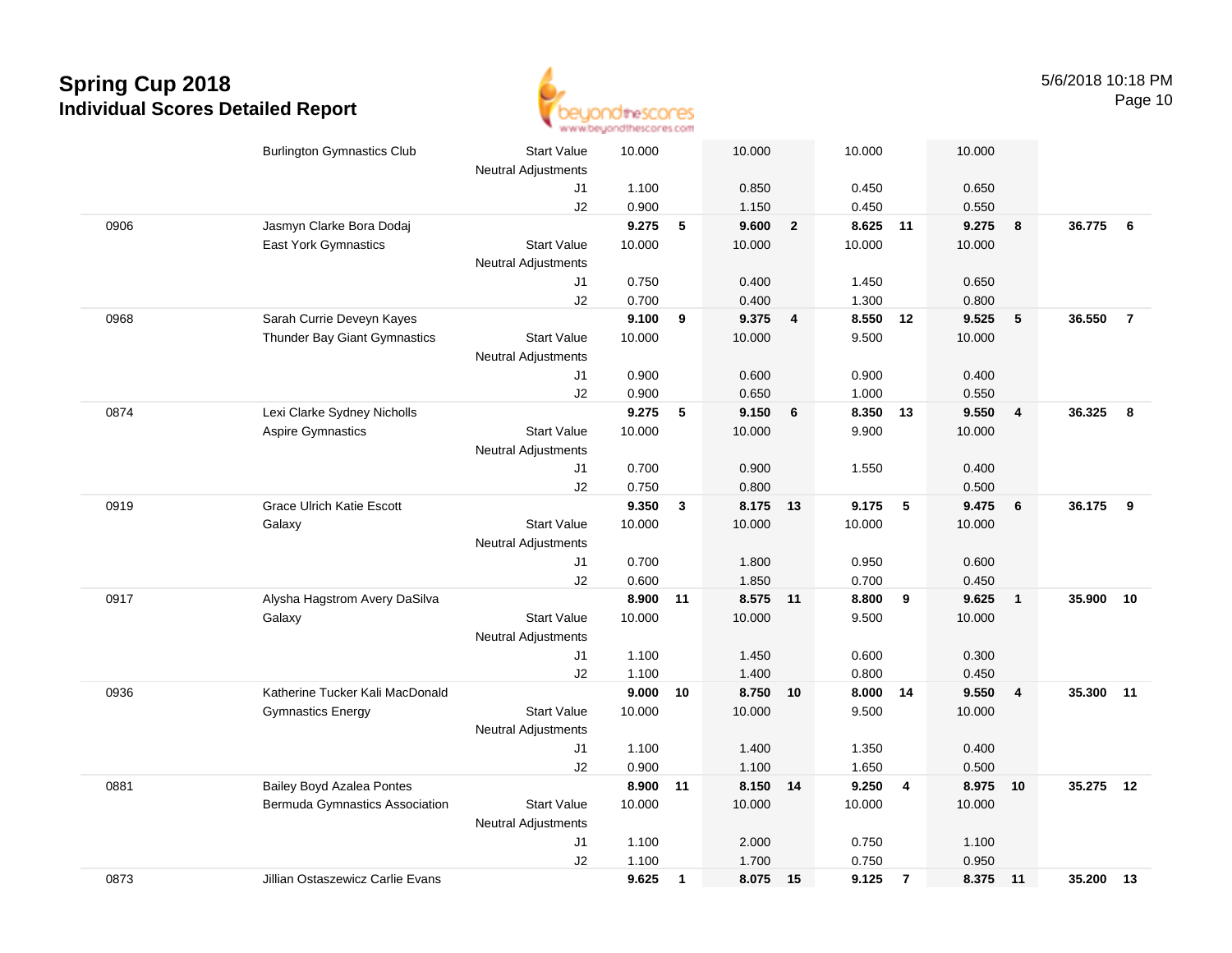

5/6/2018 10:18 PMPage 11

Aspire Gymnastics Start Valuee 10.000 10.000 10.000 9.500 Neutral Adjustments J1 0.400 1.750 0.950 1.100 J2 0.350 2.100 0.800 1.150 0913 Claire Gravill Michelle Tyutyunik **8.775 <sup>12</sup> 8.450 <sup>12</sup> 8.700 <sup>10</sup> 9.250 <sup>9</sup> 35.175 <sup>14</sup>** Evolution Gymnastics Aurora Start Value 10.000 10.000 10.000 10.000 Neutral Adjustments J1 1.250 1.550 1.350 0.800 J21.200 1.550 1.250 0.700

#### **Gymnastics Ontario Level 7**

**Age 15+ (2003+) PAIRS**

| ID   | League ID | <b>Name</b>                      |                            | $VT$ # |              | <b>UB</b> | #                       | <b>BB</b> | #            | <b>FX</b> | #            | $AA$ # |                |
|------|-----------|----------------------------------|----------------------------|--------|--------------|-----------|-------------------------|-----------|--------------|-----------|--------------|--------|----------------|
| 0924 |           | Erika Teeter Emma Campbell       |                            | 9.525  | $\mathbf{2}$ | 9.675     | $\overline{2}$          | 9.675     | $\mathbf{1}$ | 9.600     | $\mathbf{2}$ | 38.475 | $\mathbf 1$    |
|      |           | <b>Gemini Gymnastics</b>         | <b>Start Value</b>         | 10.000 |              | 10.000    |                         | 10.000    |              | 10.000    |              |        |                |
|      |           |                                  | <b>Neutral Adjustments</b> |        |              |           |                         |           |              |           |              |        |                |
|      |           |                                  | J <sub>1</sub>             | 0.450  |              | 0.250     |                         | 0.350     |              | 0.350     |              |        |                |
|      |           |                                  | J2                         | 0.500  |              | 0.400     |                         | 0.300     |              | 0.450     |              |        |                |
| 0975 |           | Vanessa Liu Lauren Fong-Hollohan |                            | 9.250  | 6            | 9.175     | 5                       | 9.400     | 3            | 9.800     | 1            | 37.625 | $\overline{2}$ |
|      |           | University of Toronto            | <b>Start Value</b>         | 10.000 |              | 10.000    |                         | 10.000    |              | 10.000    |              |        |                |
|      |           |                                  | <b>Neutral Adjustments</b> |        |              |           |                         |           |              |           |              |        |                |
|      |           |                                  | J1                         | 0.800  |              | 0.750     |                         | 0.600     |              | 0.150     |              |        |                |
|      |           |                                  | J2                         | 0.700  |              | 0.900     |                         | 0.600     |              | 0.250     |              |        |                |
| 0942 |           | Elya Wardini Stella Sakellis     |                            | 9.275  | 5            | 9.375     | $\overline{\mathbf{3}}$ | 9.250     | 5            | 9.575     | 3            | 37.475 | 3              |
|      |           | London Gym Academy               | <b>Start Value</b>         | 10.000 |              | 10.000    |                         | 10.000    |              | 10.000    |              |        |                |
|      |           |                                  | <b>Neutral Adjustments</b> |        |              |           |                         |           |              |           |              |        |                |
|      |           |                                  | J1                         | 0.700  |              | 0.550     |                         | 0.700     |              | 0.400     |              |        |                |
|      |           |                                  | J2                         | 0.750  |              | 0.700     |                         | 0.800     |              | 0.450     |              |        |                |
| 0872 |           | Sara Killins Ryann Newton        |                            | 9.275  | 5            | 9.850     | $\overline{1}$          | 9.000     | 8            | 9.075     | 9            | 37.200 | 4              |
|      |           | <b>Aspire Gymnastics</b>         | <b>Start Value</b>         | 10.000 |              | 10.000    |                         | 10.000    |              | 9.500     |              |        |                |
|      |           |                                  | <b>Neutral Adjustments</b> |        |              |           |                         |           |              |           |              |        |                |
|      |           |                                  | J1                         | 0.700  |              | 0.200     |                         | 1.000     |              | 0.400     |              |        |                |
|      |           |                                  | J2                         | 0.750  |              | 0.100     |                         | 1.000     |              | 0.450     |              |        |                |
| 0934 |           | Paige Norton Olivia Pillitteri   |                            | 9.475  | 3            | 9.050     | 6                       | 9.250     | 5            | 9.325     | 8            | 37.100 | 5              |
|      |           | <b>Gymnastics Energy</b>         | <b>Start Value</b>         | 10.000 |              | 10.000    |                         | 10.000    |              | 10.000    |              |        |                |
|      |           |                                  | <b>Neutral Adjustments</b> |        |              |           |                         |           |              |           |              |        |                |
|      |           |                                  | J <sub>1</sub>             | 0.450  |              | 0.950     |                         | 0.750     |              | 0.650     |              |        |                |
|      |           |                                  | J <sub>2</sub>             | 0.600  |              | 0.950     |                         | 0.750     |              | 0.700     |              |        |                |
| 0963 |           | Sadhbh Doorley Siana Morales     |                            | 9.250  | 6            | 9.275     | $\overline{\mathbf{4}}$ | 9.125     | 7            | 9.450     | 6            | 37.100 | 5              |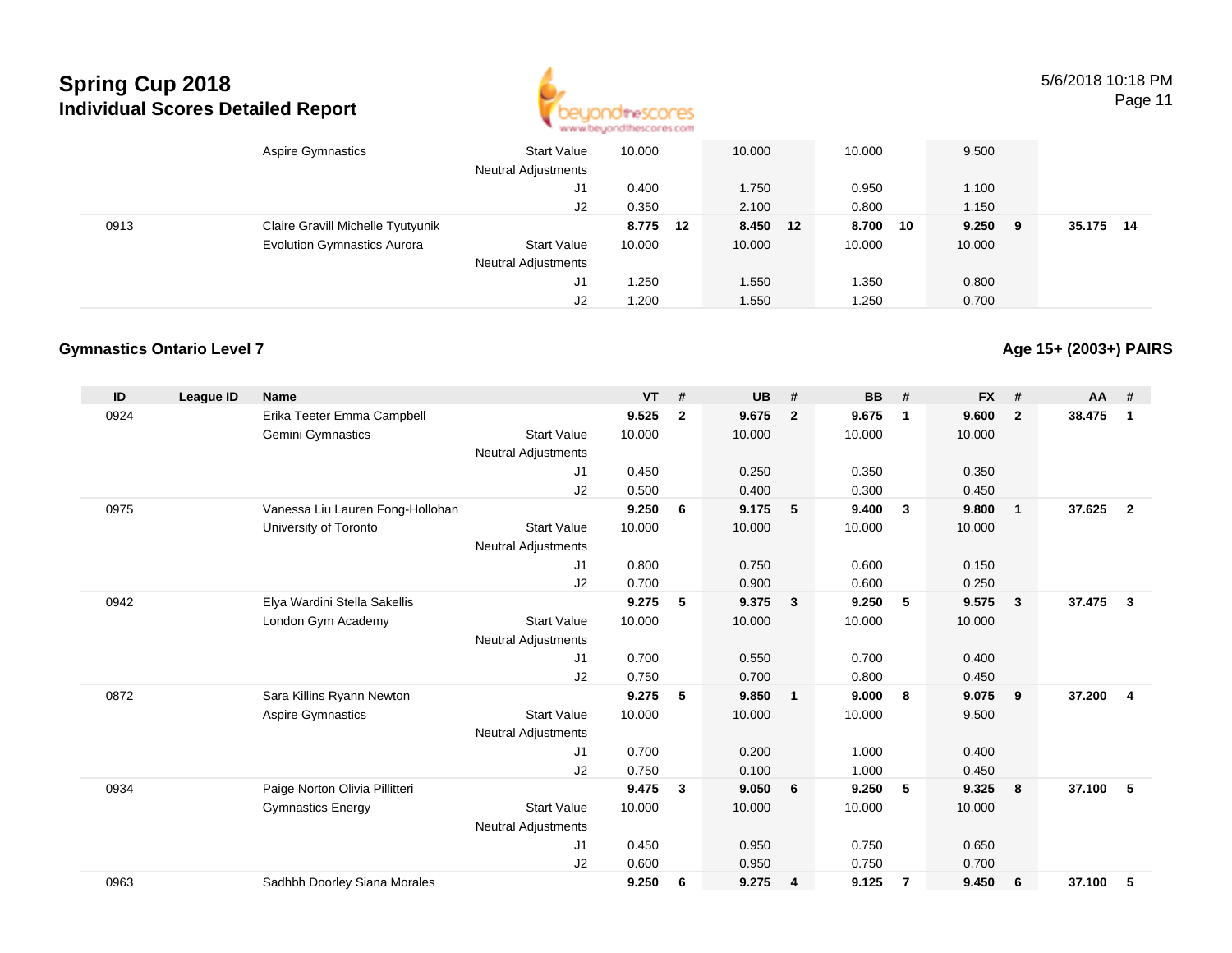

|      | <b>T-Dot Tumblers</b>                  | <b>Start Value</b>         | 10.000 |                | 10.000   |                | 10.000   |                         | 10.000 |                         |           |                |
|------|----------------------------------------|----------------------------|--------|----------------|----------|----------------|----------|-------------------------|--------|-------------------------|-----------|----------------|
|      |                                        | <b>Neutral Adjustments</b> |        |                |          |                |          |                         |        |                         |           |                |
|      |                                        | J1                         | 0.800  |                | 0.800    |                | 0.750    |                         | 0.450  |                         |           |                |
|      |                                        | J2                         | 0.700  |                | 0.650    |                | 1.000    |                         | 0.650  |                         |           |                |
| 0887 | Phoebie Elliott Erika Chisholm         |                            | 9.250  | 6              | 8.800    | $\overline{7}$ | 9.625    | $\overline{2}$          | 9.375  | $\overline{7}$          | 37.050    | 6              |
|      | <b>Burlington Gymnastics Club</b>      | <b>Start Value</b>         | 10.000 |                | 10.000   |                | 10.000   |                         | 10.000 |                         |           |                |
|      |                                        | Neutral Adjustments        |        |                |          |                |          |                         |        |                         |           |                |
|      |                                        | J1                         | 0.700  |                | 1.100    |                | 0.400    |                         | 0.700  |                         |           |                |
|      |                                        | J2                         | 0.800  |                | 1.300    |                | 0.350    |                         | 0.550  |                         |           |                |
| 0959 | <b>Brielle Charlebois Rennee Blais</b> |                            | 9.450  | 4              | 8.575    | 8              | 9.175    | 6                       | 9.525  | $\overline{4}$          | 36.725    | $\overline{7}$ |
|      | <b>Sudbury Laurels</b>                 | <b>Start Value</b>         | 10.000 |                | 10.000   |                | 10.000   |                         | 10.000 |                         |           |                |
|      |                                        | <b>Neutral Adjustments</b> |        |                |          |                |          |                         |        |                         |           |                |
|      |                                        | J1                         | 0.550  |                | 1.500    |                | 0.800    |                         | 0.550  |                         |           |                |
|      |                                        | J2                         | 0.550  |                | 1.350    |                | 0.850    |                         | 0.400  |                         |           |                |
| 0977 | Maya NcNabb Alyssa Wing                |                            | 9.150  | $\overline{7}$ | 8.450    | 10             | 8.650 10 |                         | 9.500  | $5\phantom{.0}$         | 35.750    | 8              |
|      | University of Toronto                  | <b>Start Value</b>         | 10.000 |                | 9.500    |                | 9.500    |                         | 10.000 |                         |           |                |
|      |                                        | <b>Neutral Adjustments</b> |        |                |          |                |          |                         |        |                         |           |                |
|      |                                        | J1                         | 0.900  |                | 0.950    |                | 0.800    |                         | 0.500  |                         |           |                |
|      |                                        | J2                         | 0.800  |                | 1.150    |                | 0.900    |                         | 0.500  |                         |           |                |
| 0914 | Abbigael Parsons Grace Samu            |                            | 8.700  | 10             | 7.800 12 |                | 9.400    | $\overline{\mathbf{3}}$ | 9.525  | $\overline{\mathbf{4}}$ | 35.425    | 9              |
|      | <b>Evolution Gymnastics Aurora</b>     | <b>Start Value</b>         | 10.000 |                | 9.000    |                | 10.000   |                         | 10.000 |                         |           |                |
|      |                                        | <b>Neutral Adjustments</b> |        |                |          |                |          |                         |        |                         |           |                |
|      |                                        | J1                         | 1.300  |                | 1.300    |                | 0.700    |                         | 0.400  |                         |           |                |
|      |                                        | J2                         | 1.300  |                | 1.100    |                | 0.500    |                         | 0.550  |                         |           |                |
| 0951 | Caitlynn Panourgias Hannah<br>Osborne  |                            | 9.550  | $\mathbf{1}$   | 8.525    | 9              | 8.700    | 9                       | 8.325  | 11                      | 35.100    | 10             |
|      | Scarborough Gym Elites                 | <b>Start Value</b>         | 10.000 |                | 10.000   |                | 9.200    |                         | 9.000  |                         |           |                |
|      |                                        | <b>Neutral Adjustments</b> |        |                |          |                |          |                         |        |                         |           |                |
|      |                                        | J1                         | 0.500  |                | 1.600    |                | 0.600    |                         | 0.700  |                         |           |                |
|      |                                        | J2                         | 0.400  |                | 1.350    |                | 0.400    |                         | 0.650  |                         |           |                |
| 0935 | Hannah Fowler Ava Tirpko               |                            | 8.850  | 8              | 7.575 13 |                | 9.375    | $\overline{\mathbf{4}}$ | 9.050  | 10                      | 34.850 11 |                |
|      | <b>Gymnastics Energy</b>               | <b>Start Value</b>         | 10.000 |                | 9.000    |                | 10.000   |                         | 10.000 |                         |           |                |
|      |                                        | <b>Neutral Adjustments</b> |        |                |          |                |          |                         |        |                         |           |                |
|      |                                        | J1                         | 1.100  |                | 1.450    |                | 0.550    |                         | 1.000  |                         |           |                |
|      |                                        | J2                         | 1.200  |                | 1.400    |                | 0.700    |                         | 0.900  |                         |           |                |
| 0915 | Sanna Leis Ryleigh Smith               |                            | 8.725  | 9              | 8.350 11 |                | 7.100 11 |                         | 9.325  | 8                       | 33.500    | 12             |
|      | <b>Evolution Gymnastics Aurora</b>     | <b>Start Value</b>         | 10.000 |                | 9.500    |                | 9.400    |                         | 10.000 |                         |           |                |
|      |                                        | <b>Neutral Adjustments</b> |        |                |          |                | $-0.100$ |                         |        |                         |           |                |
|      |                                        | J1                         | 1.250  |                | 1.050    |                | 2.400    |                         | 0.600  |                         |           |                |
|      |                                        | J2                         | 1.300  |                | 1.250    |                | 2.000    |                         | 0.750  |                         |           |                |
|      |                                        |                            |        |                |          |                |          |                         |        |                         |           |                |